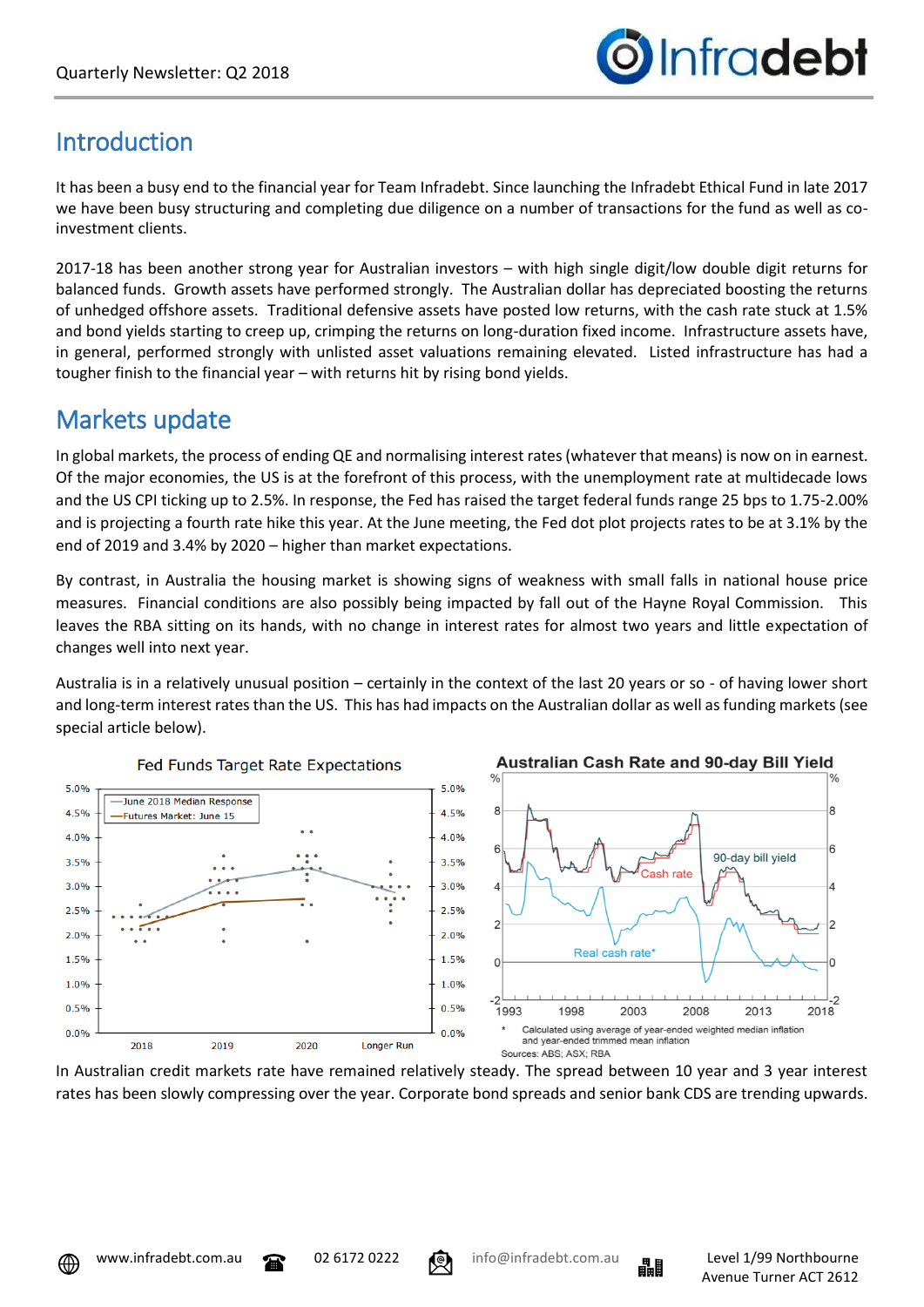



### New issuance and refinancing

The table below provides a list of publicly available deals.

| Date  | <b>Borrower</b>                  | Instrument | Size (m) | Term<br>(Yrs)  | Curr.      | Pricing/Notes                                                       |
|-------|----------------------------------|------------|----------|----------------|------------|---------------------------------------------------------------------|
|       |                                  |            |          |                |            |                                                                     |
| April | Chinchilla Solar<br>Farm         | Loan       | 12       | 5              | <b>AUD</b> | Merchant solar<br>farm                                              |
| April | Infigen                          | Loan       | 160/365  | 5              | <b>AUD</b> | Portfolio of<br>contracted wind<br>farms. Amortising<br>and bullet. |
| April | Iona                             | Loan       | 425/530  | 5/7<br>years   | <b>AUD</b> | Refinance                                                           |
| April | <b>GRSF Finance</b><br>Co        | Loan       | 70       | 5              | <b>AUD</b> |                                                                     |
| April | Ausgrid                          | Bond       | 650      | $\overline{7}$ | <b>EUR</b> | Refinance                                                           |
| April | Ausgrid                          | Bond       | 500/500  | 5/10<br>years  | <b>USD</b> | Refinance                                                           |
| April | <b>Brisbane</b><br>Airport       | Bond       | 260      | $\overline{7}$ | <b>AUD</b> | Refinance                                                           |
| May   | Ichthys CC<br><b>Power Plant</b> | Loan       | 350/800  | 5/7<br>years   | <b>AUD</b> | Refinance                                                           |
| May   | Crowland<br>Wind Farm            | Loan       | 81       | 5              | <b>AUD</b> | Pacific Hydro                                                       |

⊕



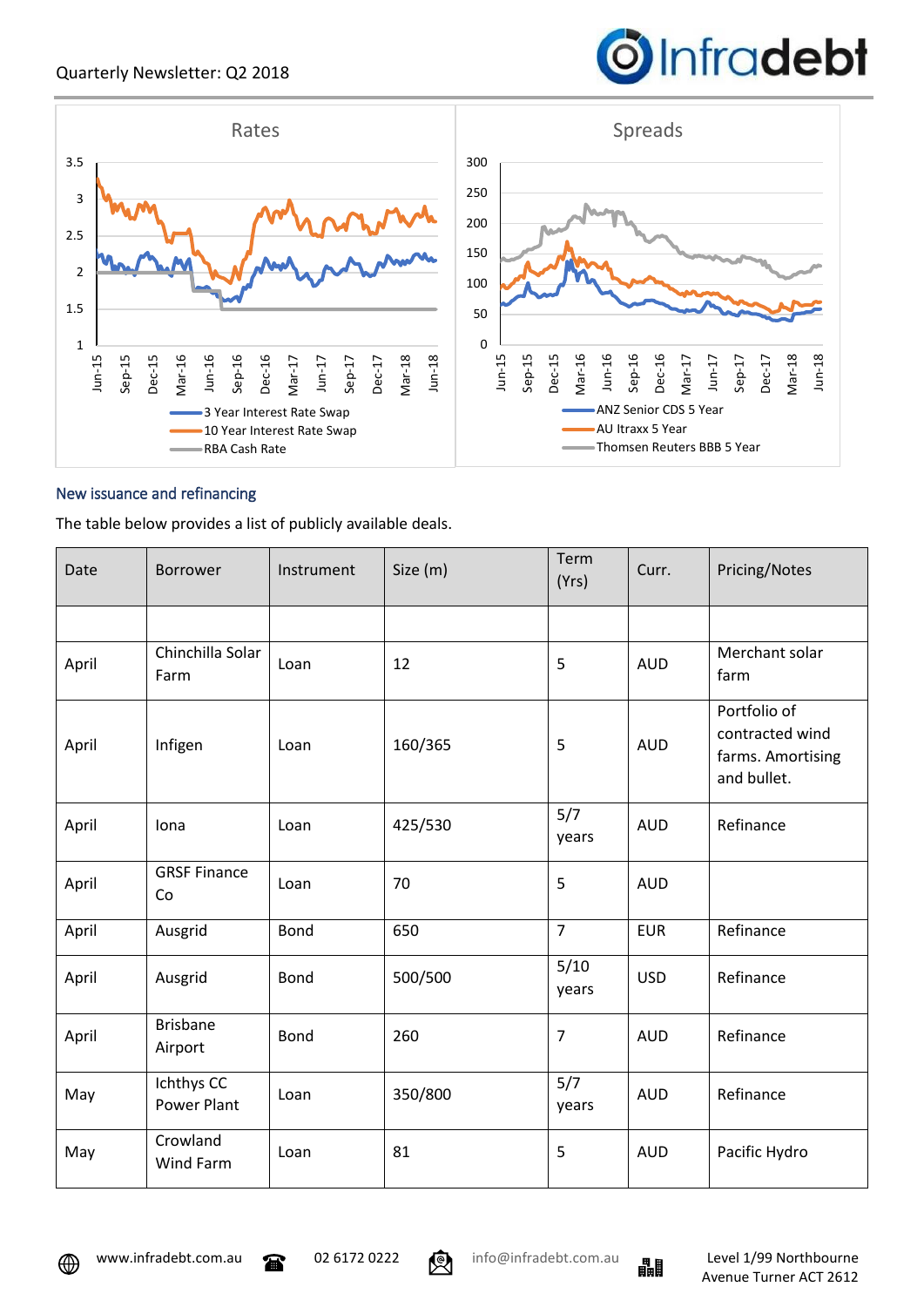

| May  | Albany Wind<br>Farm                                        | Loan | 30                       |                            | <b>AUD</b> | Refinance    |
|------|------------------------------------------------------------|------|--------------------------|----------------------------|------------|--------------|
| May  | Crudine Ridge<br><b>Wind Farm</b>                          | Loan | 113                      | 6                          | <b>AUD</b> | Construction |
| May  | Stockyard Hill<br><b>Wind Farm</b><br>Transmission<br>line | Loan | 140                      |                            | <b>AUD</b> | Construction |
| May  | <b>APA Group</b>                                           | Loan | 500/500                  | 5                          | <b>AUD</b> | Refinance    |
| May  | Airport<br>Motorway                                        | Loan | 226                      | $\overline{4}$             | <b>AUD</b> | Construction |
| May  | <b>DBNGP</b>                                               | Bond | 350                      | $\overline{7}$             | <b>AUD</b> | Refinance    |
| May  | Plenary                                                    | Bond | 62                       | 6                          | <b>AUD</b> | Holdco debt  |
| June | Transgrid                                                  | Loan | 1500/635/900/490/<br>635 | 3/4/5/6/<br>$\overline{7}$ | <b>AUD</b> | Refinance    |
| June | Macarthur<br>Wind Farm                                     | Loan | 502                      | $\overline{7}$             | <b>AUD</b> | Refinance    |
| June | Millmerran<br>Power                                        | Loan | 230/220/166              | 3/5/7<br>years             | <b>AUD</b> | Refinance    |
| June | Lal Lal Wind<br>Farms                                      | Loan | 225                      |                            | <b>AUD</b> | Construction |
| June | <b>NAB Low</b><br>Carbon<br>Portfolio                      | Bond | 200                      | 10                         | <b>AUD</b> | Sell down    |

### Equity and other news

- Cheong Kong Infrastructure Holdings (CKI) which has lobbed a \$13 billion takeover offer for pipeline owner APA. The bid is at \$11 per stapled security and is a 33% premium to the pre-announcement price. APA is allowing CKI to undertake due diligence on a non-exclusive basis. Any deal would require FIRB approval.
- The South Australian Government has awarded grants ranging from \$500,000 to \$4.7 million to conduct feasibility studies for pumped hydro power plants near Whyalla, Port Augusta and Port Germein.
- Genex Power, which is building a pumped hydro, solar and possibly a wind project at its green hub at Kidston in North Queensland, has signed a term sheet for a \$516m 20-year subordinate loan from the Northern Australia Infrastructure Facility (NAIF) conditional on raising senior debt.
- Macquarie has sold 80% of its ownership in the 220MW Lal Lal wind farm in Victoria to InfraRed Capital Partners (40%) and Canadian private investment company Northleaf (40%). Macquarie acquired the wind farm from German based WestWind Energy in 2017.
- New Energy Solar has acquired the 46.7MW Manildra solar farm in New South Wales from Canadian group First Solar for \$113m.
- The University of Queensland intends to build a 64MW solar farm near Warwick in the southern downs region of the state. The wind farm is intended to supply the entire power needs of the university.





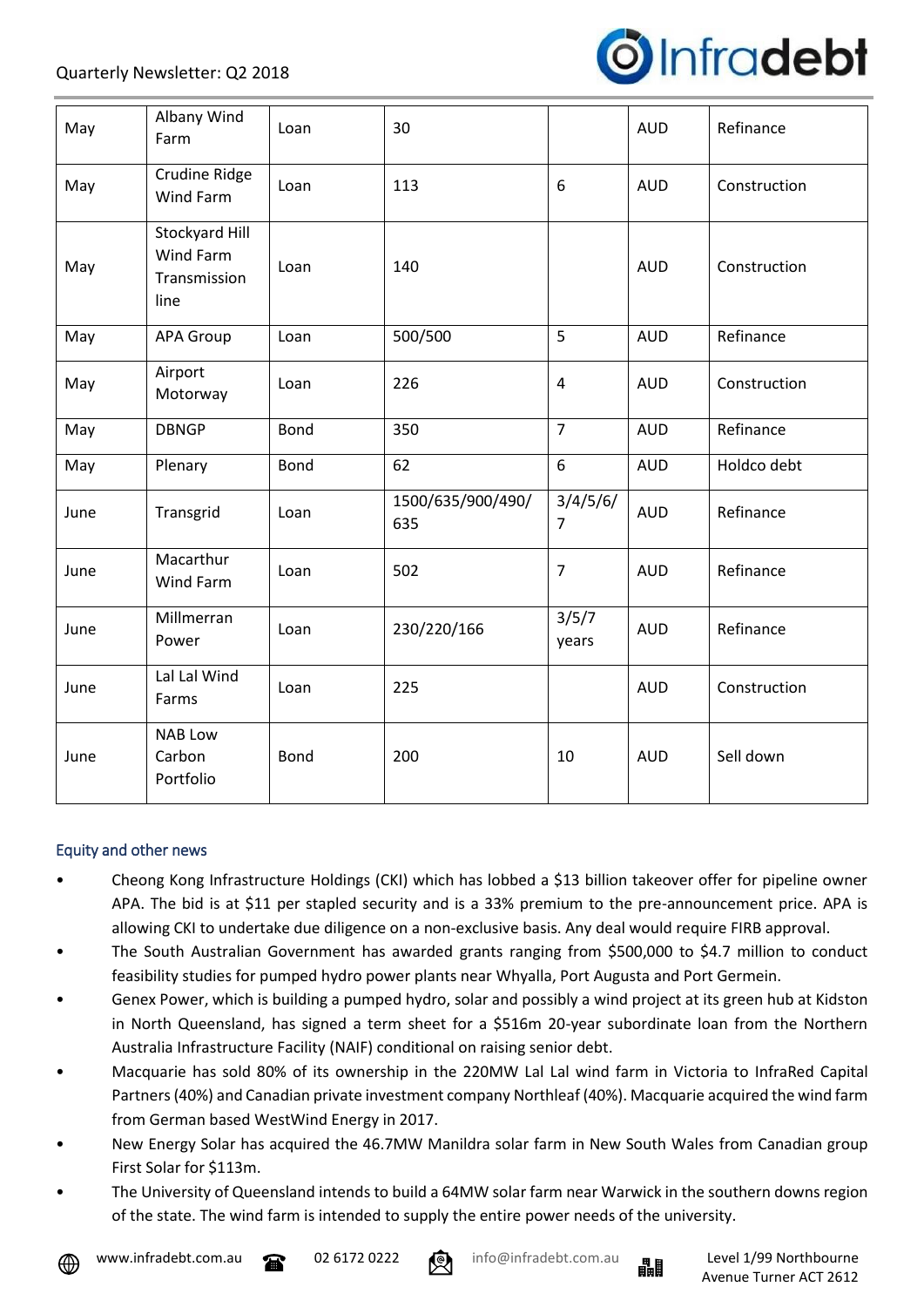

### Funding squeeze

One interesting phenomena in the arcane plumbing of financial markets at the moment is the sharp increase in short term funding costs.

The chart below shows the spread between the yield on bank bills (that is, the interest rates paid by banks to borrow in the interbank funding market) compared to the interest on overnight indexed swaps (OIS rates). Overnight indexed swaps are a financial instrument linked to the official overnight cash rate. Effectively OIS are truly risk free, while the bank bill rate (BBSW) contains a credit/liquidity spread for the credit risk of the interbank market.



Usually this spread is very low – typically around 20 basis points. However, it does shoot up in times of financial crisis. For example, on a month end basis the BBSW-OIS spread hit 0.76% during the GFC (it actually hit a peak of around 100bp during the absolute peak of the crisis).

The BBSW-OIS spread is a similar concept to the TED spread, which is a measure of financial system stress in the US.

Interestingly, Australian funding markets have seen a surge in BBSW-OIS spreads with current spreads around 60 basis points (that is three times normal). Hardly an outcome you would associate with the recent 10 year high in equity markets!

Why is this the case? The simple answer is we don't fully know.

Tax reforms in the US have significantly impacted global debt funding markets. The changes in US tax law mean that it now makes sense for large US corporates to repatriate profits that were previously held offshore (and available for short term funding in global debt markets). This has resulted in a funding squeeze – and it is worth noting that the equivalent spreads in offshore markets have also increased (but not by quite the same amount as in Australia). Australia is potentially more affected than other markets due to our banking systems reliance on offshore wholesale funding, and because, somewhat unusually, Australian short and long-term rates are falling below those in the US. Part of Australia's usual appeal to offshore investors is our higher interest rates.





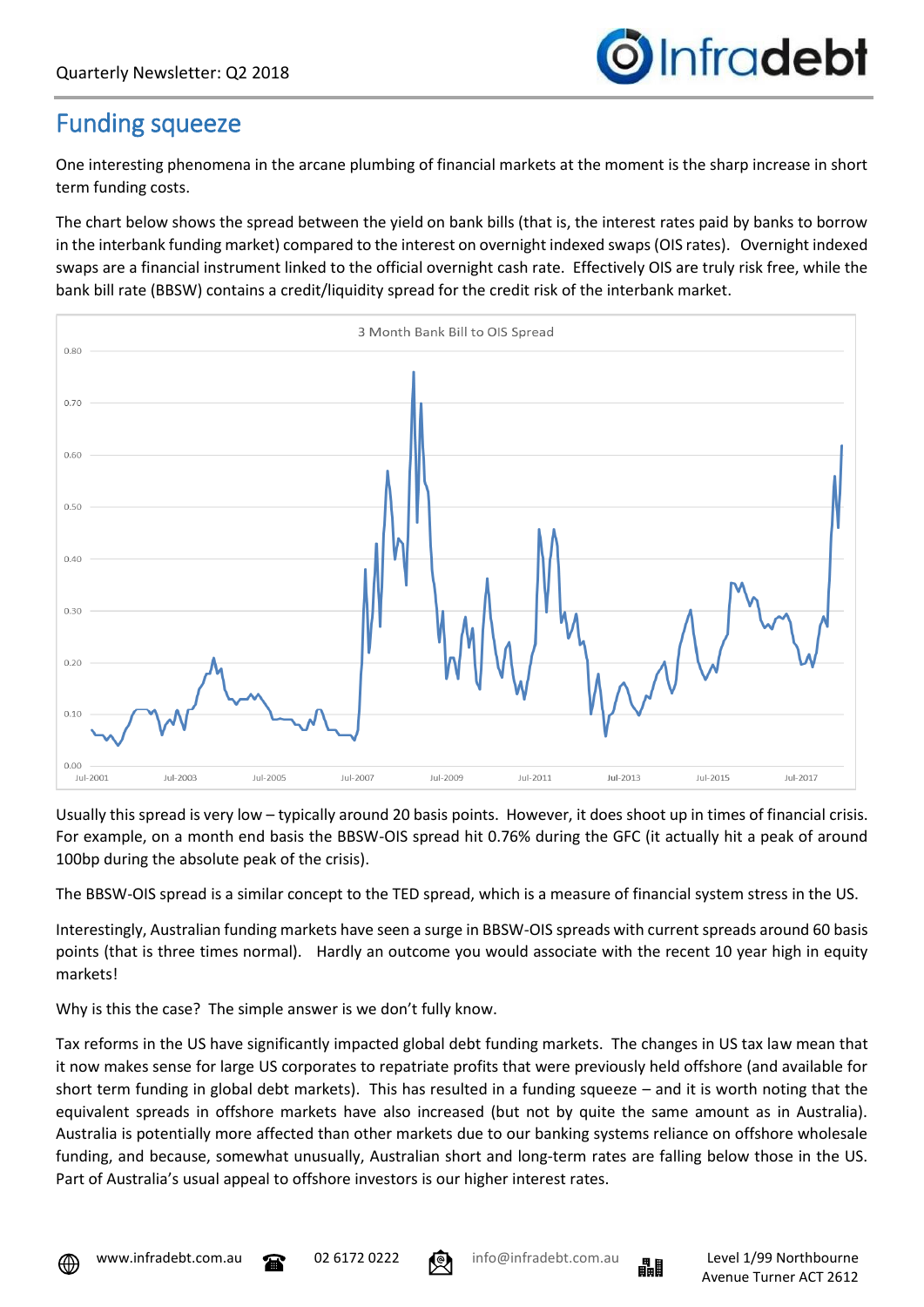

Under this benign interpretation you would expect this spread differential to moderate as global funding markets digest the implications of different cash management practices of US corporates.

However, it is worth watching this space closely, if these elevated spreads are maintained, or increase, this is defacto to almost two rate rises (given BBSW underpins the vast majority of floating rate borrowing in Australia). Not necessarily what the RBA might have had in mind in an environment of softening house prices.

# National Energy Guarantee Deux

#### NEG Update

A quick article to follow-up on the more detailed discussion of the National Electricity Guarantee (NEG) in last quarter's newsletter. Since then, the proposed design of the NEG has become clearer (although there are many details that remain to be resolved) and it also seems likely, in our view, to garner sufficient support to pass through the COAG process.

The NEG has been framed as a solution to three problems:

- 1. to drive down wholesale electricity prices which rose sharply following the closure of Hazelwood power station (although there were a number of other factors in play as well);
- 2. to promote reliability within the electricity system and, in particular, to provide a framework for ensuring sufficient 'dispatchable' generation; and
- 3. to provide certainty to investors regarding the path for carbon abatement requirements for the period 2020 to 2030. That is, for the period from the target date for the Renewable Energy Target 2020 to the target date for Australia's Paris commitments.

In reality the NEG is a political solution – designed by a team of technocrats – to the political problem of the climate wars that have consumed Australian politics.

In private conversations with market players, my experience has been that the NEG has limited support. However, there is a feeling of exhaustion, and much of the focus of the past six months seems to have been on trying to fix the most objectionable or unworkable components of the initial NEG proposal, rather than to fundamentally oppose it. This has seen material changes, for example, as discussed in detail in last quarter's newsletter article on the operation of the reliability guarantee (which has been substantially diluted). However, it is very much a debate that has focused on how to limit the potential harm from the NEG rather than to fundamentally reshape it.

In our view, the NEG does little for the three problems it is supposed to solve.

- 1. It won't reduce prices. It is new low cost capacity (in physical cost, operating cost and cost of capital terms) that will drive down prices. Any moderation in wholesale prices over the next couple of years can be entirely sheeted home to the new supply encouraged by the RET (much of which will come on line in the next two years). This fall in prices has nothing to do with the NEG.
- 2. It doesn't provide a clear plan for the replacement of aging coal plants (see chart below). Rather, we will now have a complicated eight step process that would only be triggered relatively close to the retirement of these plants (leaving us highly exposed if retirements were unexpectedly brought forward). These plants represent a massive share of total NEM output (more than 78 TWH of production or around a third of the NEM). In our view, it is a very risky strategy to contemplate replacing all this capacity in a five to six year window in the early 2030s. The NEG has missed an enormous opportunity to put a plan in place to replace this capacity in a staged and orderly manner over the 2020s and 2030s – which is likely to be a much lower risk and lower cost approach.







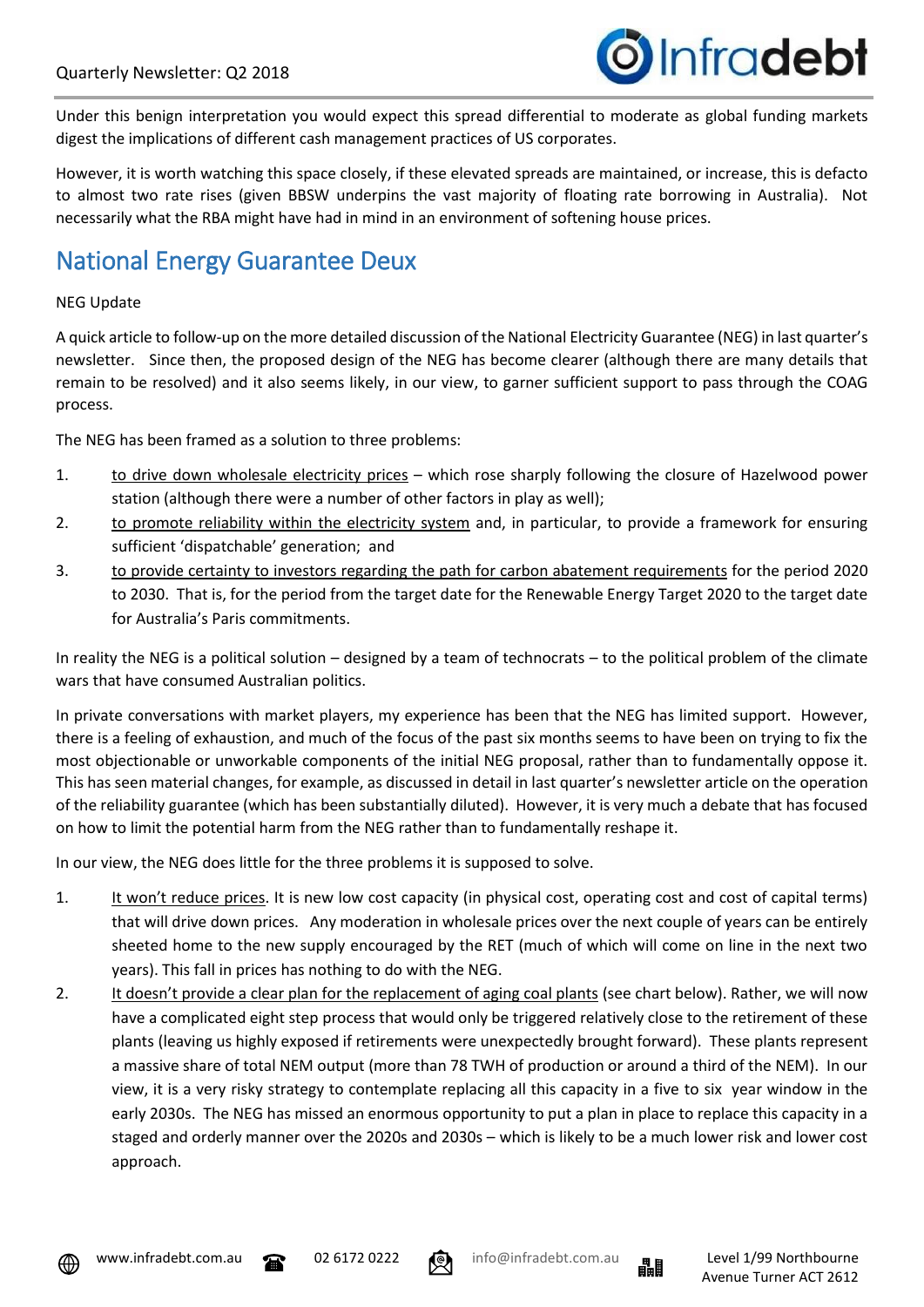



3. Locks in a target for emissions reductions for electricity that is inconsistent with the lowest cost approach to meeting Australia's Paris climate goals. Electricity represents around a third of total emissions in Australia – with the next two largest sectors being road transport and agriculture. There is broad agreement that the electricity sector offers lower cost, and higher speed, reductions in emissions than transport (where a transition to electric or other low emission cars will take decades) or agriculture. Thus, by only having a pro rata reduction in emissions for electricity it forces these other sectors to also achieve an equal reduction over the same time period. In my view there is no sign that the road transport or agriculture sectors have signed up to emissions reductions of anything like this magnitude and the political will to push through such changes is completely absent in any political party. Thus, the NEG "consensus" on emissions abatement path is fundamentally just a shifting of the position of disagreement (i.e. rather than within electricity sector, it is now in other sectors). From an investors' perspective we still have the same fundamental dissonance between the bipartisan 26-28% reduction targets of the Paris climate goals and the policy settings at an individual sector level. This dissonance will be resolved either by failing to meet the goals (and the reality is that we probably need to do more, not less) or by yet another change in policy settings. Hardly a foundation for investor certainty.

As investors, we take a pragmatic view, with a focus on "will" and "could" rather than being locked on "should". With this in mind, we think it is quite likely that the NEG will get up, but it is not the bi partisan panacea that will resolve the future challenges of the electricity sector.

Having got that off my chest – you ask – but what would you do instead?

If I was in Minister Frydenberg's position, I would change the focus to an explicit plan for the orderly replacement of the energy and dispatchability currently provided by the aging coal fleet (and an important acknowledgement on this, this isn't my idea, others have suggested this over the past six months). This could be achieved through a sequence of reverse auctions implemented over the next 20 years. These auctions could be staged, with relatively small amounts in the near term (which allows the potential testing of different generation technologies) and larger amounts as we get closer to the expected shutdown dates.







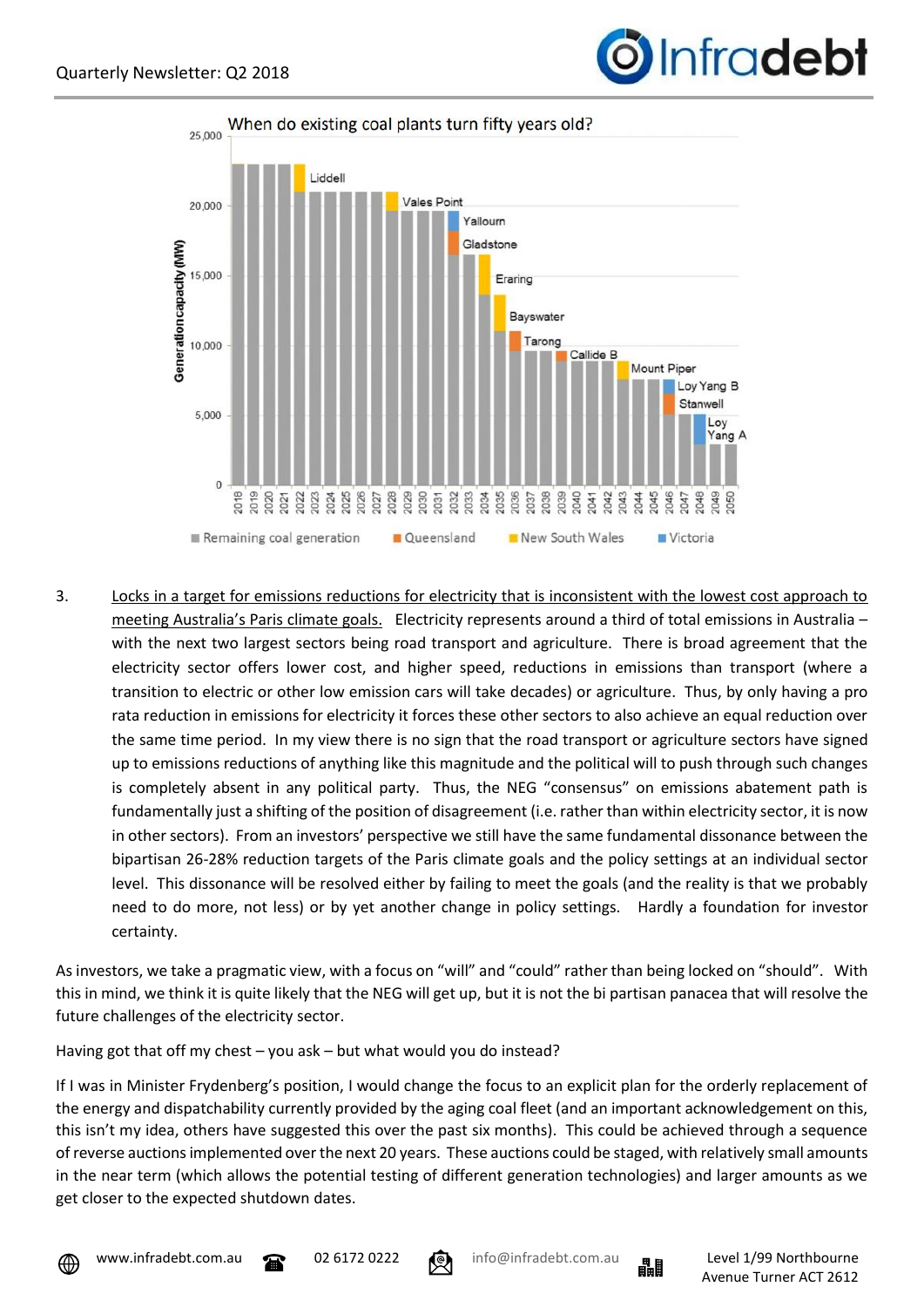

The advantages of this approach are:

- It delivers a clear plan for ensuring reliability through the replacement of the aging coal fleet;
- It promotes competition and low-cost solutions through an auction process. These auctions could be structured to allow a broad range of technologies to compete.
- It spreads the construction activity of replacing a large portion of the NEM generation capacity over a longer period. In our view, this is very important. One of the lessons from the development of the various LNG trains in Australia, is that building multiple very large similar infrastructure projects at the same time, results in intense competition for resources and workers. This drives cost blowouts that permanently inflate the cost of those infrastructure assets. If the LNG train development had been staged – I would claim that the cost of each would have been 20% plus lower (and, possibly we would have also figured out that we didn't need as many as we ended up building).
- It has the by-product of bringing a range of new generation capacity into the market that is not controlled by the big-3 vertically integrated "gentailers". Restoring the separation between generation and retailing markets is likely to be a positive for competition and consumers

However, this approach is not without its own downsides:

- It inherently involves bringing forward the replacement of the coal fired plants and, hence, effectively creating subsidised excess capacity prior to the closure of the coal plants.
- It risks government misestimating the ultimate amount of capacity required and the construction of more capacity than required. Electricity demand may end up lower than we think – for example, due to the takeup of embedded generation. This is a genuine issue – the history and incentives for regulators (such as AEMO) is that they overestimate demand (mainly because the political consequences of a shortfall (and, hence, high prices and maybe even blackouts) are much worse than the alternative (excess supply).

### Performance paradox

#### **Performance Paradox**

As avid readers will know, Infradebt held the first close of its ethical fund (IEF) in September last year, and with that disclosure I promise the rest of this article doesn't include any gratuitous self-promotion!

In the lead up to launching our fund, we did a lot of research into the ethical investment space. This included looking at the different ethical funds offered by fund managers as well as the range of ethically or sustainability screen investment choices that large superannuation funds are offering to members.

Out of this research, a paradox emerged.

- 1. Specialist Australian ethical managers are showing strong long-term relative performance. For example the RIAA Performance Benchmarking Report (2017) shows 10 year performance of Australian responsible investment funds of 6.3% per annum over 10 years compared to the benchmark of 4.4% or a Morningstar index of mainstream funds of 3.8%. This is almost 2% of additional performance over a decade.
- 2. SRI/Ethical options of large not for profit superannuation funds often underperformed their Balanced/MySuper equivalent within the same fund. For example, Infradebt looked at the performance 14 large funds that have SRI/Ethical options. For those funds with 5 year performance records for both the SRI/Ethical option and the mainstream balanced option, 9 out of 10 funds had the SRI/Ethical option underperform their internal peer. Looking at the longest dataset across all funds, in 70% of cases the SRI/Ethical option underperformed.





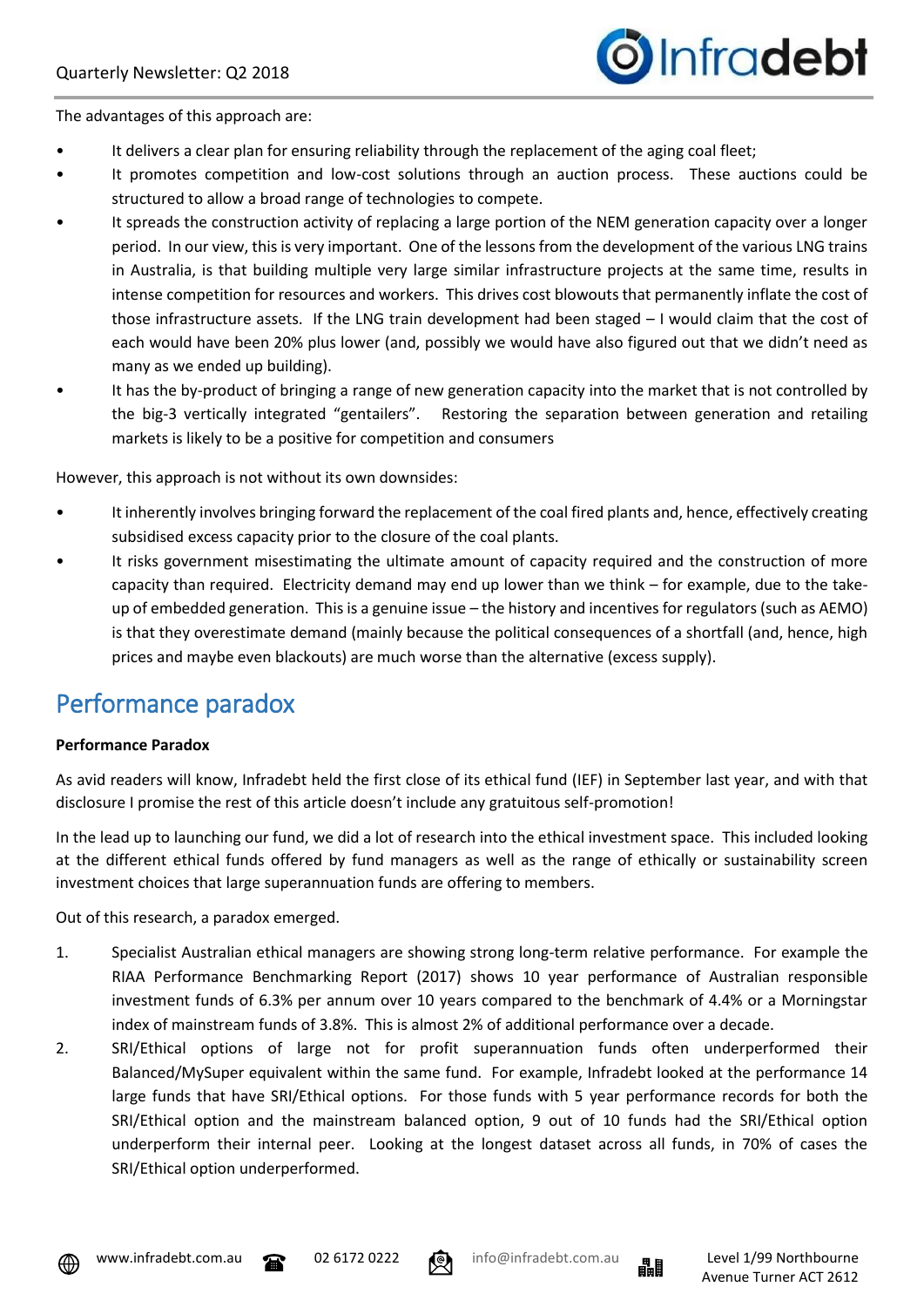

I would admit that our sample isn't particularly scientific (there are probably more than 14 funds out there), but it is a reasonably large sample and over quite a significant time period. Furthermore, it doesn't make sense that the balanced SRI/Ethical options should underperform, when these strategies would seem to be outperforming within the largest underlying asset class (Australian equities).

This raises the question of why?

It may be a quirk of timing – SRI/Ethical strategies often involve significantly different sector allocation to the index (for example, lower exposure to resource stocks) and this can drive big divergences in performance. However, it might equally point to a more systemic issue. If so, what are potential explanations. Here are my thoughts (hypotheses if you will, as I have no underlying analysis to back them up):

- Fees. Many SRI/Ethical options have higher fees than the balanced/default option in the same fund. This is a reflection of scale (these options will have smaller mandates than the main portion of the fund) as well as potentially a reduced use of indexed management.
- Reduced allocations to private market assets(Property, Infrastructure, Alternatives). SRI/Ethical options often have less exposure to these asset classes. This can be driven partly by genuine underlying SRI/ethical issues – for example, many infrastructure asset classes – such as fossil fuel fired electricity generation – involve very high emissions. But it also can arise from the nature of pooled management structures, which can make it difficult for the SRI/Ethical option to get exposure to the "good" assets within a funds broader infrastructure/alternatives portfolio (i.e. simplistically the "good" and "bad" assets are mixed together). This might see SRI/Ethical options having lower private markets asset exposure, and in the same way retail funds have shown persistent underperformance compared to industry funds, this could adversely impact relative performance.
- Fixed income. With my first sentence disclaimer at the front of your mind, one of the other potential issues is that fixed income portfolios for SRI/Ethical options might end up with a greater allocation to government bonds and very highly rated corporates (as the issuers of Green Bonds are disproportionately from the very low risk end of the credit spectrum) and a lower exposure to credit (which offers higher returns).
- Implementation/Leakage. The final possible explanation is that traditional balanced options get a benefit from being much larger than the typical SRI/Ethical option. It could be that it is the little things – rebalancing, cash flow management, transaction cost and tax optimisation, persistently add up to the benefit of the larger multiasset investment choices (although this issue would presumably apply equally to other non-default choices like conservative and high growth options).

It is difficult, without a lot of underlying performance data, to get to the bottom of this issue – and it is also important to remember that the drivers of performance will be different for different funds. However, from Infradebt's perspective it should be possible to deliver superannuation member investment choices that are ethical and sustainable and don't involve a sacrifice in investment performance.

# Contact Us

We're always happy to chat (and learn new things!) if you want to know more, contribute more on a particular topic, or wish to discuss any of the above topics in greater detail feel free to drop us a line. Also, please don't hesitate to send us ideas for future articles.